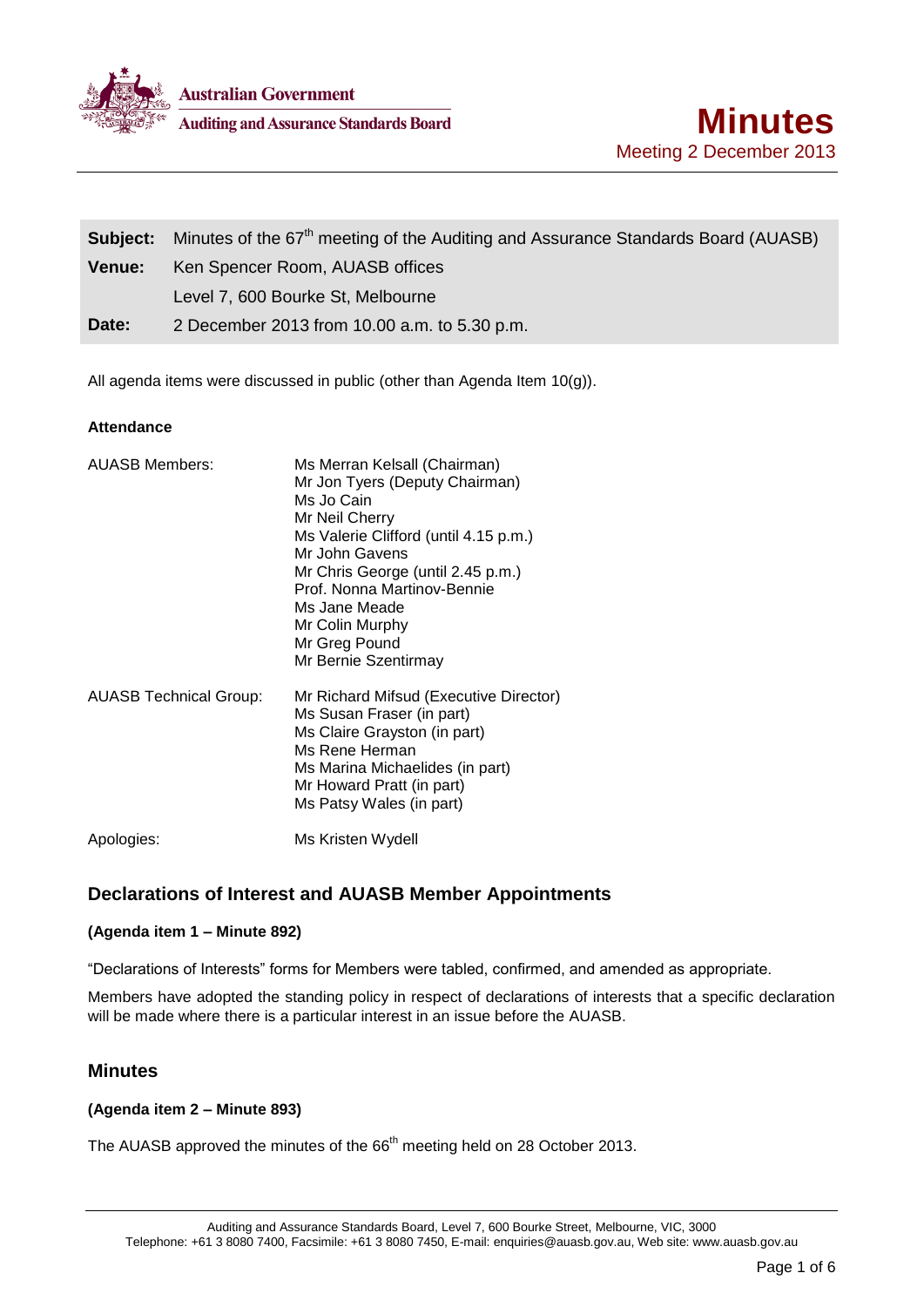

# **Matters Arising and Action list**

### **(Agenda item 3 – Minute 894)**

The status of matters arising brought forward from previous AUASB meetings and action items were noted, with amendments to be carried forward as requested by the AUASB.

## **Report from AUASB Chairman on Recent Meetings, Corporate Matters and Correspondence for noting**

#### **(Agenda item 4 – Minute 895)**

The Chairman reported on key meetings attended and presentations given since the last AUASB meeting, including:

- Department of Treasury meeting with Ms Jan Harris
- Business Reform Leaders Forum meeting
- FRC Financial Reporting taskforce meeting
- IAASB Audit Quality taskforce meeting
- FRC UK meeting
- Deloitte Auditor Reporting meeting (via teleconference)
- Macquarie Bank Auditor Reporting meeting (via teleconference)
- Water Assurance Standards Board steering committee meeting
- IIRC meeting on Integrated Reporting
- FRC Audit Quality Committee meeting (via teleconference)
- Siris Auditor Reporting meeting (via teleconference)
- IAASB Audit Quality taskforce meeting (via teleconference)
- AUASB/APESB roundtable on APES 350 and ASAE 3450
- ICAA Managing Risk and Insurance in the Public Sector Forum
- FRC Audit Quality and Assurance Issues meeting

# **Report from NZAuASB Chairman**

#### **(Agenda item 4(b) – Minute 896)**

Mr Cherry reported on legislative changes occurring in New Zealand and the process that the NZAuASB is working through to align New Zealand Auditing Standards to legislation while still conforming to International Standards. Mr Cherry noted that the convergence project to align New Zealand Standards to International Standards was complete. In addition, Mr Cherry highlighted that a significant part of the NZAuASB strategic plan would be allocated to audit quality and auditor reporting.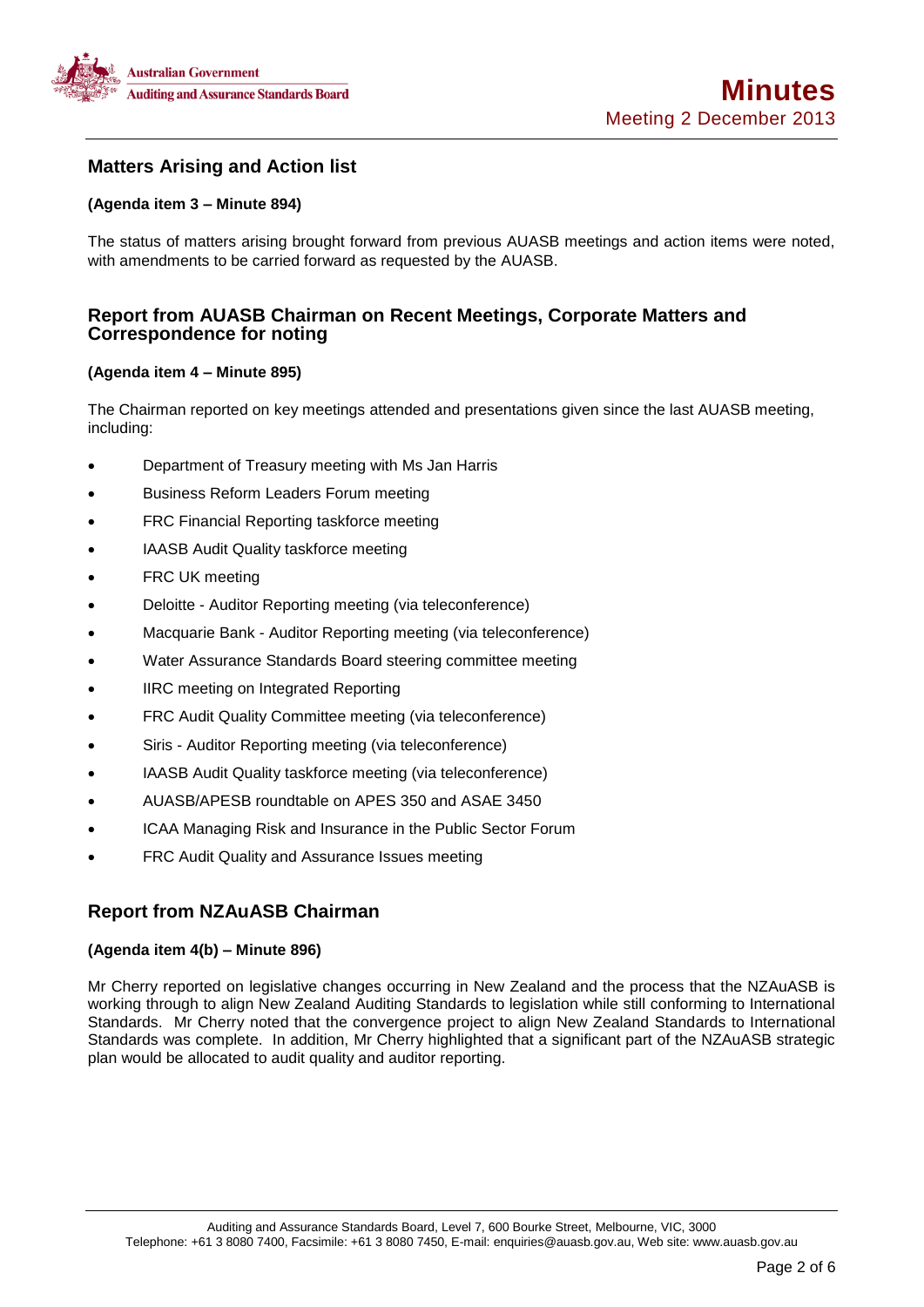

## **ASAE 3000 and Revised Assurance Framework**

#### **(Agenda Item 5 – Minute 897)**

The AUASB considered drafts of proposed ED 05/13 ASAE 3000 *Assurance Engagements Other than Audits or Reviews of Historical Financial Information and* ED 06/13 *Framework for Assurance Engagements*, based on the recently approved international pronouncements amended for the following:

- dealing with references to ethical requirements via ASA 102;
- amending the definition of assurance practitioner to be consistent with that used in other AUASB standards, including ASQC 1; and
- minor editorial amendments.

The AUASB, after further consideration, agreed to effect further amendments to the proposed exposure draft of ASAE 3000 as follows:

- to change the term *Engagement Partner* to *Lead Assurance Practitioner* and any consequential amendments arising; and
- to amend the *limited assurance* requirements of proposed revised ASAE 3000 and the related application material to include the assessment of risk and the response to assessed risk, and to require an understanding of internal controls – both aspects not currently included in ISAE 3000 (as revised). It was understood that the NZAuASB would be effecting similar changes to its proposed exposure draft of ISAE 3000.

The AUASB unanimously approved the amended drafts for exposure as EDs. The EDs will be released for exposure on 11 December 2013 with comments due by no later than 3 February 2014.

## **Consequential Amendments to ASAEs 3402, 3410 and 3420**

#### **(Agenda item 6 – Minute 898)**

The AUASB considered a draft of the proposed conforming amendments proposed in ED 07/13 *Conforming Amendments to ASAE 3402, ASAE 3410 and ASAE 3420 as a Result of Revisions to ASAE 3000,* and agreed to the proposed ED subject to further consequential amendments arising from the changes requested by the AUASB to the proposed ED 05/13 ASAE 3000.

The AUASB unanimously approved the release of the exposure draft. The ED will be released for exposure on 11 December 2013 with comments due by no later than 3 February 2014.

## **GS 002** *Prudential Audit Requirements for Registrable Superannuation Entities*

#### **(Agenda item 7 – Minute 899)**

The AUASB considered a final draft of GS 002 *Audit Implications of Prudential Reporting Requirements for Registered Superannuation Entities.* The AUASB approved the Guidance Statement for issue, subject to the following:

- Finalisation of the APRA approved audit and review report (2013/2014) and SPG 310 Audit and Related Matters;
- Office of Best Practice Regulation (OBPR) clearance; and
- Further editorial amendments and completion of other internal processes.

It is envisaged that the revised Guidance Statement will be released in late January 2014.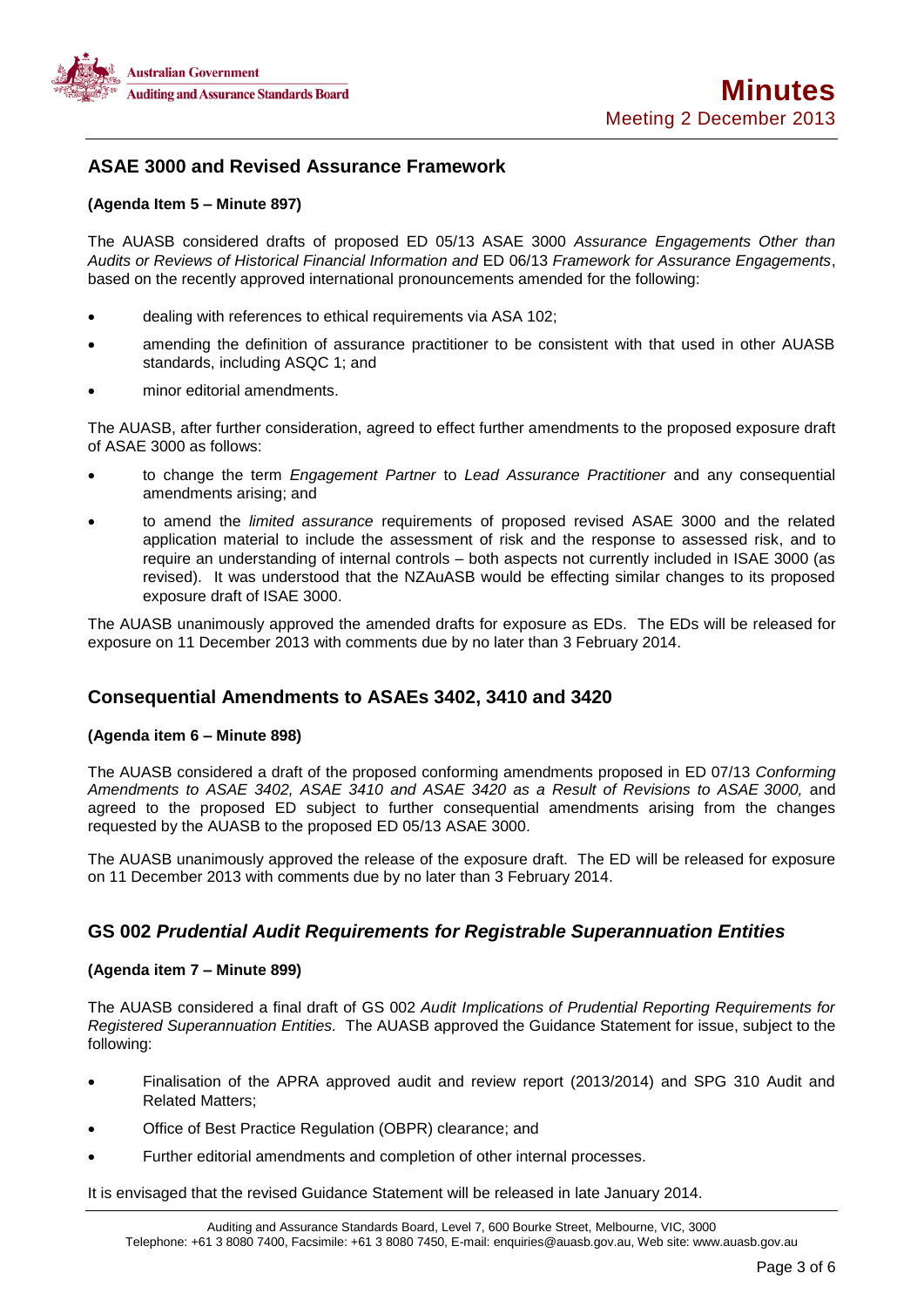

## **International**

### (**Agenda item 8 – Minute 900)**

#### (a) *IAASB Meeting*

The AUASB considered the following papers for the IAASB meeting to be held 9-13 December 2013 in New York.

- ISA 720 *The Auditor's Responsibility Relating to Other Information;*
- IAASB Future Strategy 2015-2019 and Related Work Program;
- Framework for Audit Quality;
- Auditing Disclosures (Proposed amendments to ISAs 200, 210, 240, 260, 300, 315, 320, 330, 450 and 700); and
- Updates on Developments in Canadian Assurance Standards.

#### (b) *International update*

The AUASB noted the latest International Update being a report on recent activities of the IAASB and other international bodies, including National Standard Setters.

### (c) *Trans-Tasman Harmonisation*

The AUASB further considered the proposed communications protocols with the NZAuASB. The Board agreed to the proposals subject to a minor clarification change. The Board requested the diagram in Appendix 1 to include the stages at which the AUASB will consider and communicate to the NZAuASB, any expected compelling reasons for amendment to the international standard.

The AUASB briefly considered the proposed amendments to the Australian convergence and harmonisation policies regarding enhanced descriptions of the "compelling reasons" criteria. The proposals, initially drafted in the New Zealand equivalent document, had been considered, and agreed to, at the previous meeting. The AUASB was informed that some NZAuASB members had signalled a potential change to the policies due to concerns which have arisen. Accordingly, the AUASB deferred further discussion until this matter is resolved by the NZAuASB.

## **Assurance on Water Accounting Reports**

### **(Agenda item 9 – Minute 901)**

After considering a further draft of the proposed assurance standard for water accounting reports, the AUASB unanimously approved the standard ASAE 3610 *Assurance on Water Accounting Reports*, subject to the following:

- Co-approval by WASB (jointly numbered as AWAS 2);
- Consequential amendments arising from the changes made by the AUASB to the proposed standard, ASAE 3000 (Revised);
- Minor changes arising from the finalisation of ASAE 3000, which are not already included in the proposed water standard;
- Changes, if any, arising from the WASB meeting on 23 December 2013; and
- Internal finalisation processes.

It is envisaged that the final standard will be issued in mid-February 2014.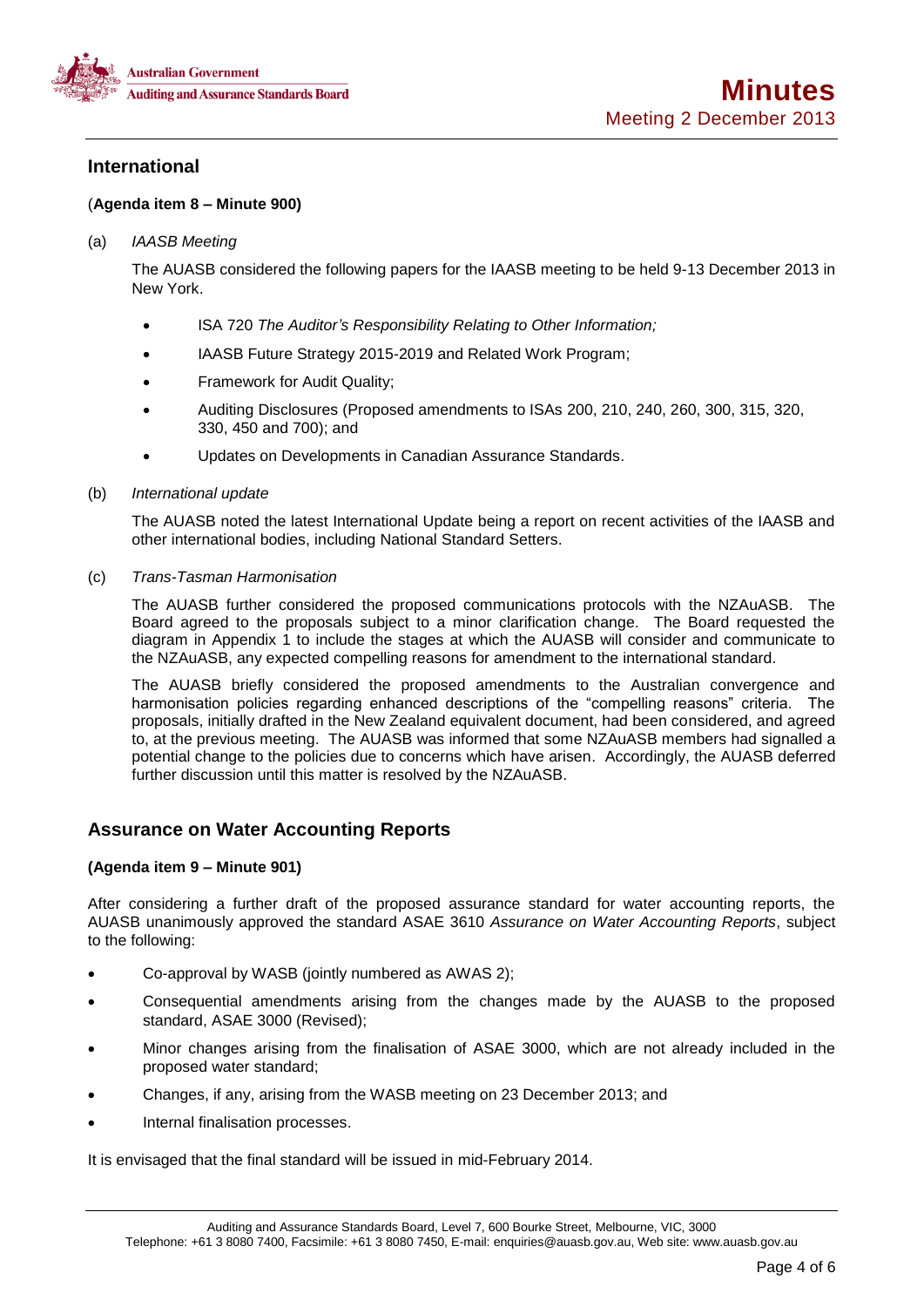

## **Other Matters**

#### **(Agenda Item 10– Minute 902)**

(a) GS 003 *Audits and Review Requirements for Australian Financial Services of AFSL Licensees under the Corporations Act* 

The AUASB received a status update on the project to revise GS 003*.* The revised Guidance Statement will be considered in draft at the 24 February 2014 AUASB meeting, with a view to its finalisation at the 7 April meeting.

#### (b) *Integrated Reporting*

The AUASB received an update on recent meetings held with IIRC representatives and noted that the IIRC is due to release version one of the International Integrated Reporting Framework on 9 December 2013.

#### (c) *Clean Energy Regulator*

The AUASB received an update on the assurance aspects relating to the schemes that the Clean Energy Regulator administers. The AUASB was advised that Mr Trevor Power from the Department of Environment has been invited to address the AUASB on latest developments at the 24 February 2014 meeting.

#### (d) *APESB-AUASB Roundtables*

The AUASB received an update and feedback on the recent APESB-AUASB Roundtables held in Sydney and Melbourne in November 2013. The AUASB confirmed that ASAE 3450 *Assurance Engagements Involving Corporate Fundraisings and/or Prospective Financial Information* and ASRS 4450 *Comfort Letter Engagements* are the appropriate standards to be used by Australian assurance practitioners when conducting applicable engagements and that it is inappropriate to be using alternative pronouncements in Australia. In addition, the AUASB confirmed that a postimplementation review of ASAE 3450 and ASRS 4450 would be undertaken in late 2014.

#### (e) *Withdrawal of old Pronouncements*

The AUASB approved the withdrawal in January 2014 of AUS 804 *The Audit of Prospective Financial Information* (July 2002) and AGS 1062 *Reporting in Connection with Proposed Fundraisings*  (August 2002). They have been superseded by ASAE 3450 *Assurance Engagements Involving Corporate Fundraisings and/or Prospective Financial Information,* which applies for applicable assurance engagements commencing on or after 1 July 2013.

#### (f) *Updated work program*

The AUASB noted the updated AUASB Work Program for 2013-14.

#### (g) *Board Reviews (closed session)*

The Chairman provided feedback on matters arising from Board Member reviews conducted over the last two months.

#### (h) *Retiring Board Members*

The Chairman thanked Mr Jon Tyers (Deputy Chairman) and Ms Kristen Wydell, both of whom will retire from the AUASB on 31 December 2013, for their significant contributions to the working of the AUASB.